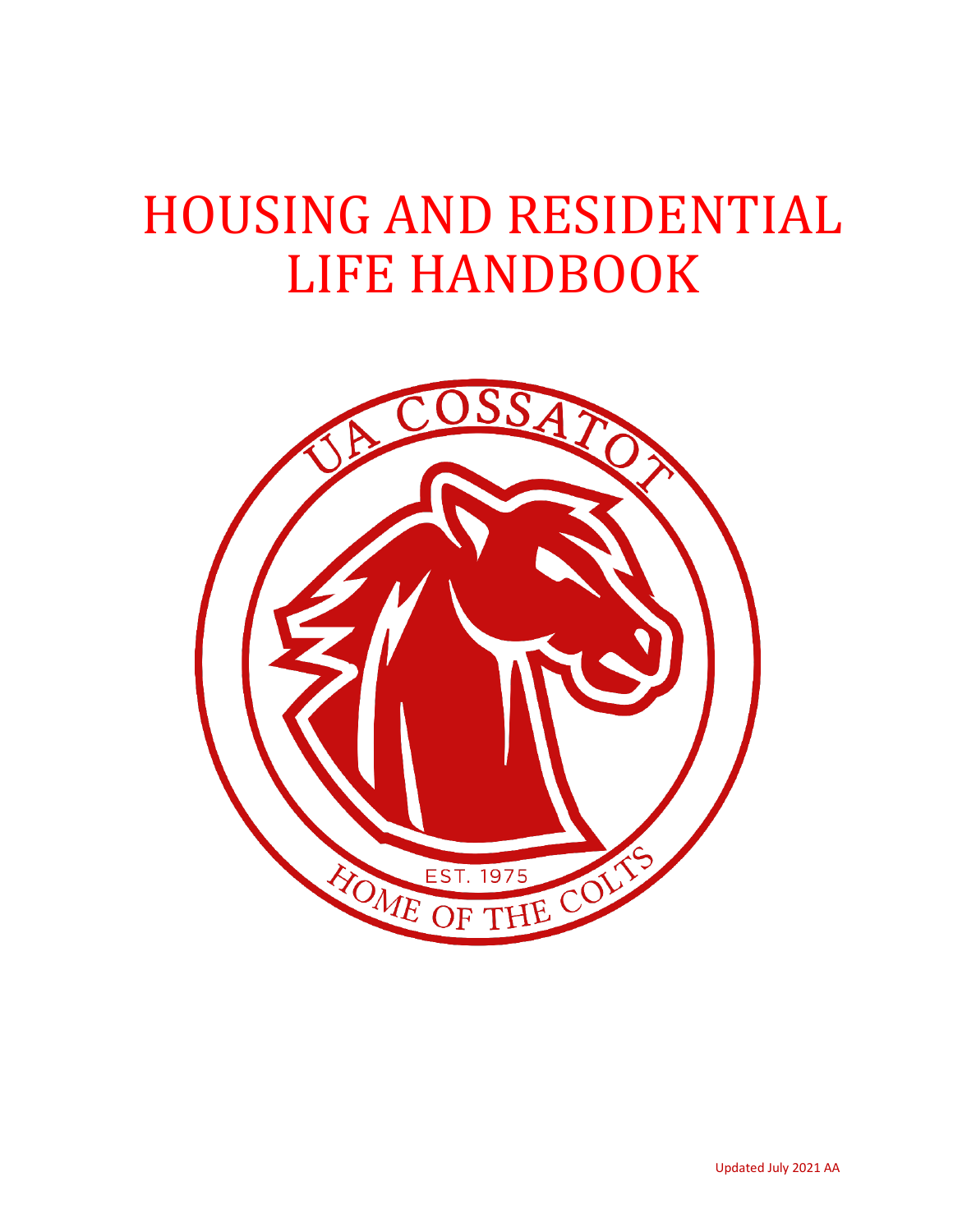# **Contents**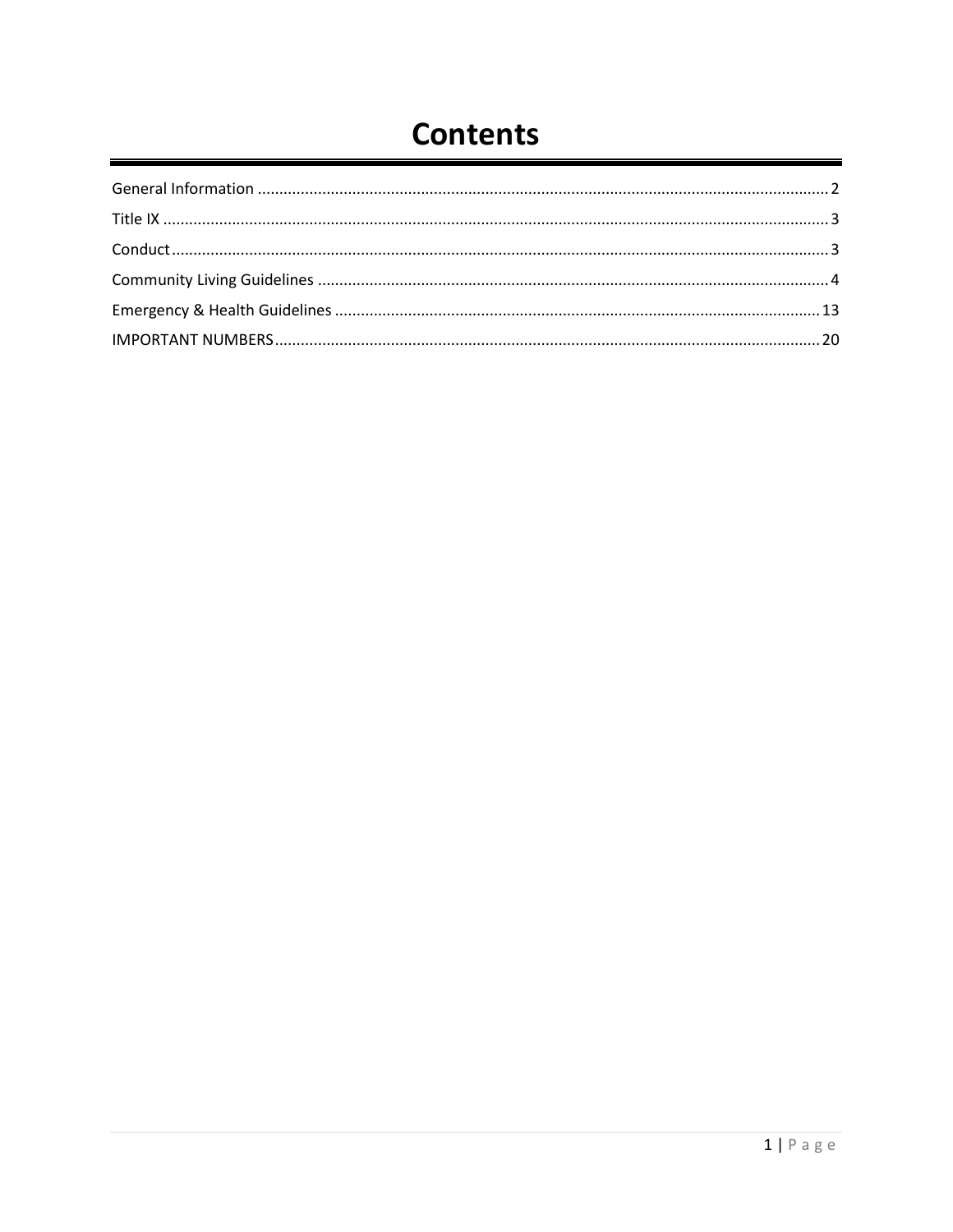# **General Information**

### <span id="page-2-0"></span>**[College Calendar & Important Dates](https://www.cccua.edu/events/?)**

#### **The Walker Apartments**

UA Cossatot has a unique housing partnership with the Walker Apartments in DeQueen, Arkansas, to provide housing for students. Apartments will be available first to student athletes, and any remaining apartments will be made available to the general student population on a first come, first serve basis.

While UA Cossatot's student housing is provided off-campus by the Walker Apartments, all students still adhere to all the rules governing our student body. To this end, Student Services is the unit that oversees the operations of all student residential facilities and programming for UA Cossatot.

#### **Community Living**

The pillars of UA Cossatot's mission statement include: "embracing diversity and a commitment to improving the lives of those in our region through quality education, outstanding service, and relevant industry training." Residential living means living in a community of students. This community is a dynamic place composed of a variety of people with differing values, cultures, lifestyles, and attitudes. As a member of this community, you must strive to understand the individuality and life choices of those around you. You learn best from one another in an atmosphere of positive encouragement and mutual respect. You must possess a genuine desire to learn from those around you, and you must give others the respect you desire. Each student is unique and rich in experiences, and therefore each resident offers something for the benefit of everyone.

#### **[Student ADA Services](https://www.cccua.edu/student-life/disability-support-services)**

UA Cossatot seeks to make every effort to offer equal educational opportunities for all students. To ensure a total collegiate experience for all students with disabilities, the College provides reasonable accommodations and services to students who have physical, emotional, and/or learning disabilities. A student with temporary or permanent disabilities may present validation of the disability and request services by contacting the Student ADA Services Office at 870-584-1337. For information about service animals and support animals, refer to the section of this handbook titled "Animals."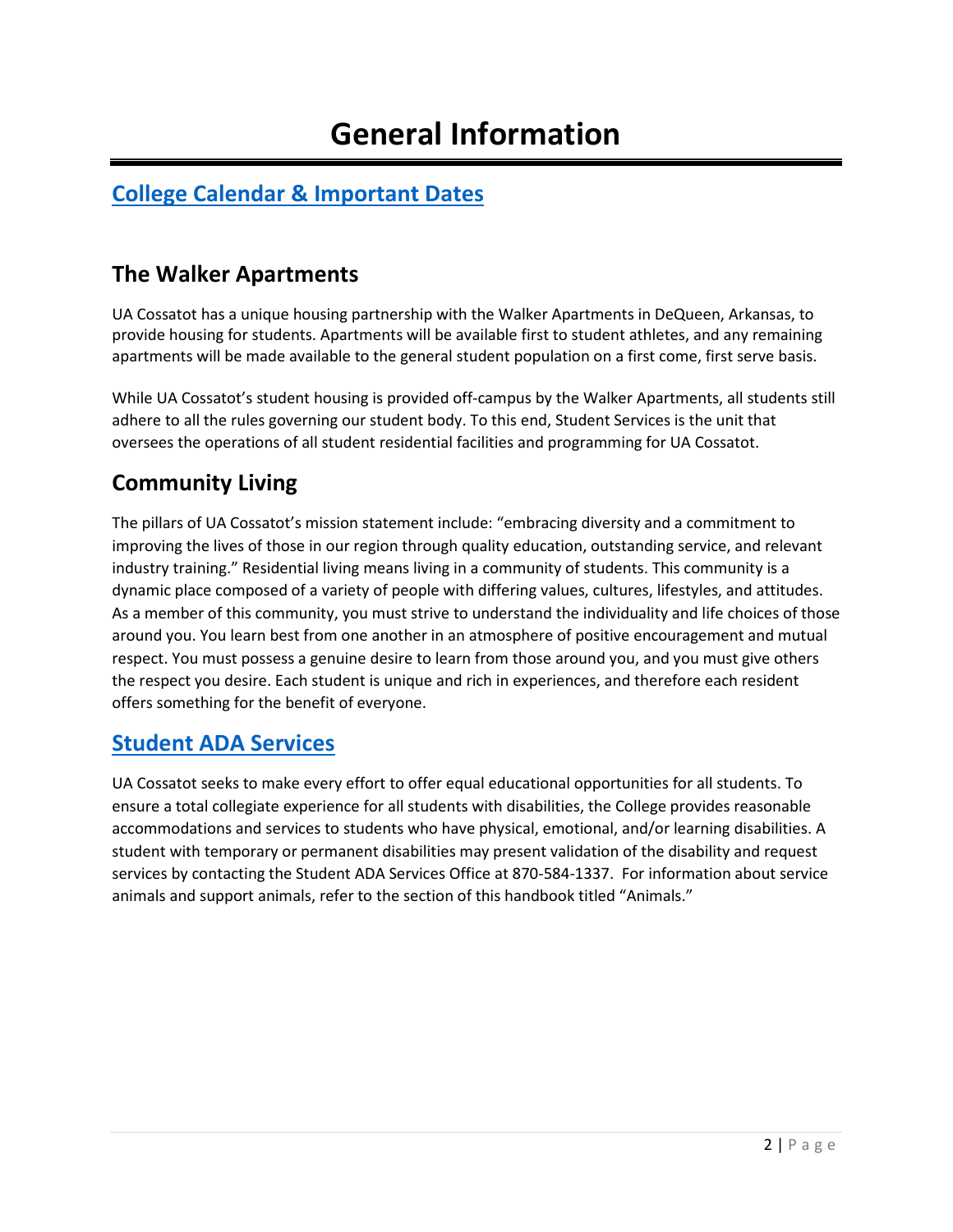#### <span id="page-3-0"></span>**Rights of Others**

The rights of other students, faculty, staff, and any other person on any UA Cossatot campuses and apartments must be honored. Violation of the rights of others includes, but is not limited to, participating in acts that are degrading or harmful, holding another against their will, making written or oral threats, and participating in the physical or verbal abuse of another person. These acts are specifically prohibited.

# **What to do if you Experience Harassment, Discrimination, Retaliation or Sexual Harassment/Violence**

Title IX, part of the Education Amendments of 1972, is a federal law that prohibits sex discrimination in education. It reads: "No person in the United States shall, on the basis of sex, be excluded from participation in, be denied the benefits of, or be subjected to discrimination under any education program or activity receiving Federal financial assistance." For the purpose of Title IX the Walker Apartments will be considered part of the UA Cossatot campus.

If you believe you have been subjected to discrimination on the basis of sex, you should immediately report the incident to the UA Cossatot Title IX Coordinator, Suzanne Ward, at 870-584-1143 or Deputy Coordinator for Students Rachel Barfield at 870-584-1337. For additional information about your rights and the UA Cossatot Title IX policy, please visit our **[Title IX Page](https://www.cccua.edu/student-life/title-ix-information)** for full information.

# **Conduct**

<span id="page-3-1"></span>All students are expected to practice self-discipline and accept shared responsibility for the promotion and development of a living and learning community. The Residential Handbook and the [UA Cossatot](https://www.cccua.edu/student-life/student-policies)  [Student Code of Conduct](https://www.cccua.edu/student-life/student-policies) exist to help ensure the health, safety, and well-being of each student living in UA Cossatot-sponsored student housing. Depending upon the degree of the policy violation and the number of incidents in which a student has been involved, a student may receive sanctions ranging from fines to educational components to removal from student housing to college expulsion.

**Sanction:** A penalty imposed as a result of violating a law or rule.

**The following descriptions are not inclusive of every violation possible, nor do they contain every variance of the violations list.** 

#### **Possible Student Housing Infractions**

• Any violation of a policy listed in the Residential Handbook or the Student Code of Conduct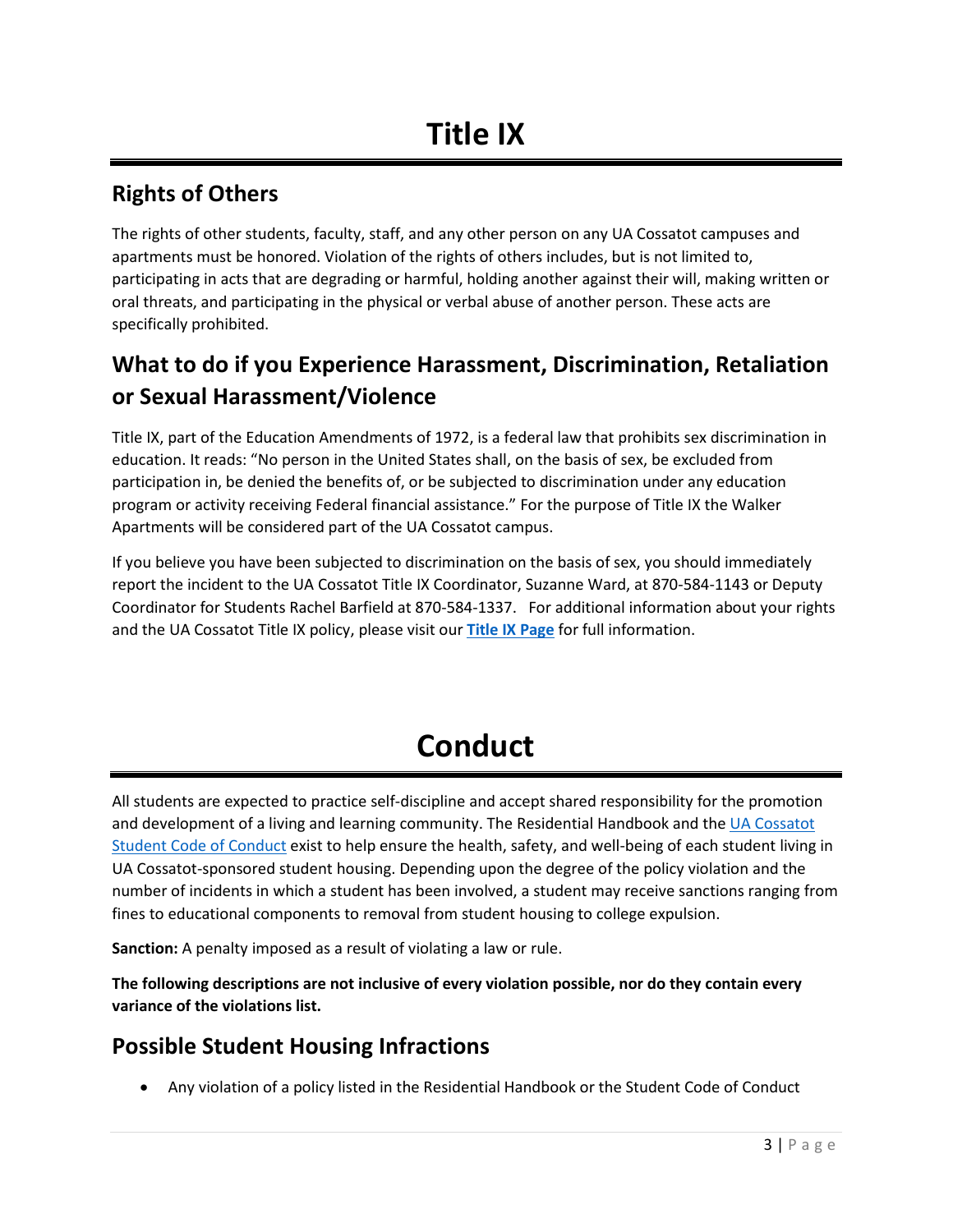- Noise
- Offensive odors
- Alcohol possession, use, or abuse
- Drugs or drug paraphernalia
- Theft
- All cases where a violation took place and UA Cossatot Police were involved
- Indecent exposure
- Fire alarms –setting off and/or tampering with equipment
- Fires, fireworks, explosives
- Giving false information
- Animals
- Littering
- Flood and fire damage
- Not registering with Student ADA services

#### **Sanctions**

Sanctions will follow the student code of conduct policy. Incident reports will be written for all warnings. Residents will receive a letter acknowledging the warning.

#### **Loss of Campus Housing Privilege**

Living within college provided housing is a privilege. A student may be removed from college housing for disciplinary reason. Examples include incidents in which damage occurs, a pattern of policy violations, drug possession, harassment, or other major disruptions that are primarily focused within the college housing community.

# **Community Living Guidelines**

#### <span id="page-4-0"></span>**Alcohol**

UA Cossatot, including all housing options, prohibits the possession, distribution, manufacture, or use of alcoholic beverages on its property, including the Walker Apartments. This prohibition includes students who are 21 or older. Alcohol bottles or containers, including boxes, may not be in the residential area or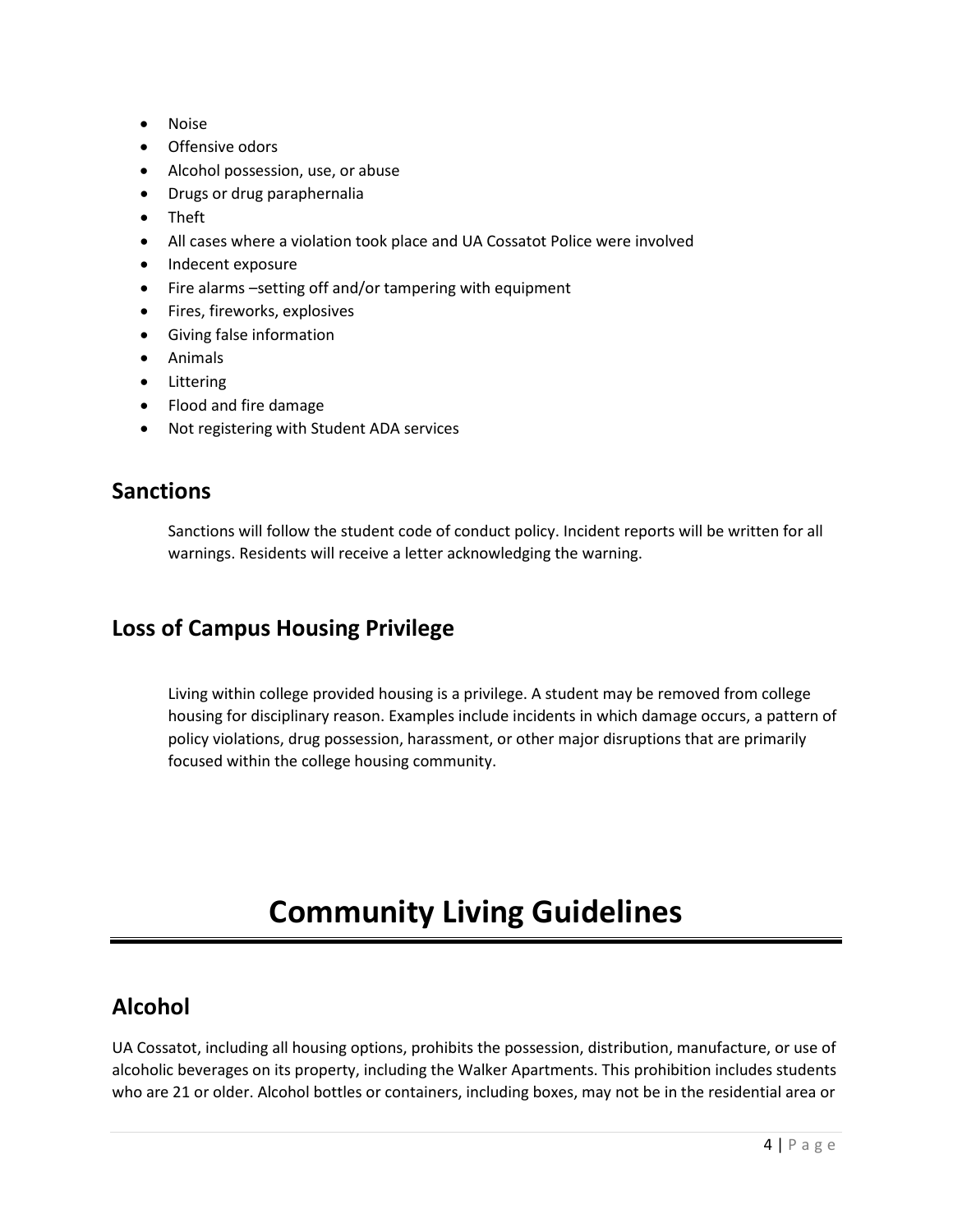displayed as decoration *even if they are empty.* Students may also not be in the presence of alcohol while on campus or housing provided by the College. Anyone violating these policies will be subject to the conduct process.

Alcohol and other substance abuse is a college concern. Refer to the Student Code of Conduct regarding UA Cossatot's alcohol policy.

#### **Drugs**

The college prohibits manufacturing, possessing, selling, transmitting, using, or being party to any illegal drug, controlled substance, or drug paraphernalia on campus. Drug paraphernalia includes hookahs, bogs, grinders, scales, and rolling papers. If a student is found to be using or providing a legal substance, including prescription medication, as an addictive drug or in excess amount, sanctions may be incurred. Students must be able to immediately provide proof of their prescriptions to college personnel upon request, Recreational or medical marijuana is not permitted on campus. Please refer to the Student Code of Conduct for the full regulations and sanctions for violations. Residents found violating these policies may be evicted from their campus housing.

Information concerning the possession, sale, use, etc., of drugs on campus or student housing must be brought to the attention of Campus staff or College Police. College Police will conduct an appropriate and confidential investigation.

### **Tobacco-Free and Portable Vaporizer Policy**

UA Cossatot is a **tobacco-free campus**. According to *Arkansas Code Title 6, Chapter 60*, use of tobacco is prohibited on each campus of state-supported institutions of higher education. "Campus" means all property, including building and grounds, which are owned or operated by a state-supported institution of higher education. This includes all student housing options offered the institution. In addition, the use of any tobacco product is prohibited on the grounds or funded property of UA Cossatot in order to establish a healthier and more beautiful learning environment. The tobacco-free environment includes all college property, which according to state statute 25-17-301, "shall include all highways, streets, alleys, and right-of-way that are contiguous or adjacent to property owned or controlled by the institution."

Use of electronic cigarettes is also banned from campus-owned or leased property. This includes all portable and handheld vaporizers. Students found smoking/vaporizing or using tobacco in or around the residential facilities will be subject to the conduct process.

For full information on review [Policy 782 Tobacco and Drug Free Campus](https://www.cccua.edu/Content/Uploads/cccua/files/Policies%20and%20Procedures/July%202021%20Approved/COLLEGE%20POLICY%20782%20Tobacco%20Use%20and%20Drug%20Free%20Campus.pdf)

# **Emergency Equipment**

Tampering with, damaging, or inhibiting the use of emergency equipment, including exterior doors, propping any exterior door, or tampering with any surveillance camera is strictly prohibited. Damage caused by the student's action or negligence will be charged to the student. Fire extinguishers may only be used for their intended purpose. If a resident misuses a fire extinguisher, the resident will face the conduct process. If an alarm is triggered while one is cooking, residents are still responsible for making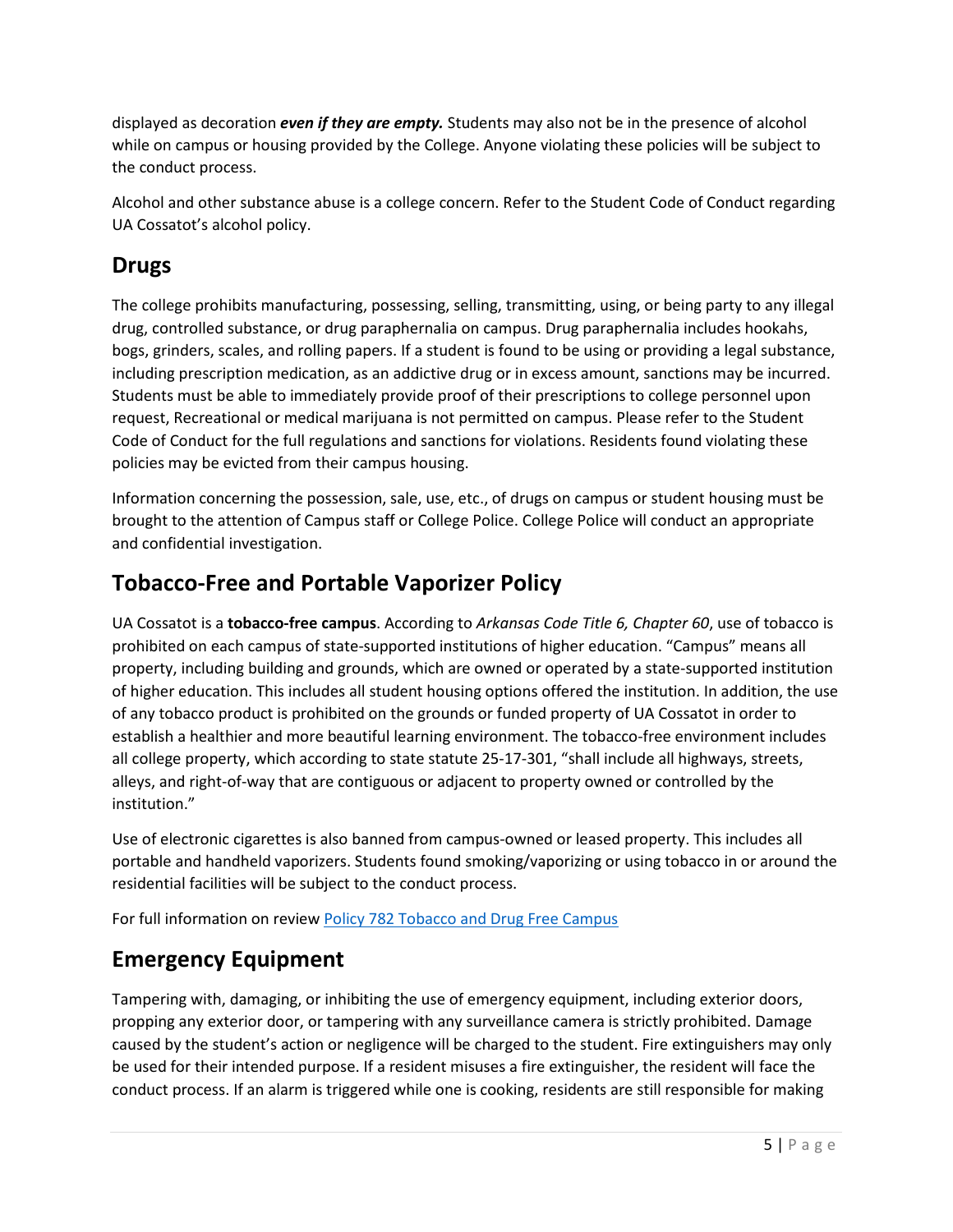sure the alarm remains in working order. *The detectors must always be working, and violations will go through the conduct process.* Because of the potential safety threat, residents found responsible for tampering with or damaging emergency equipment may be removed from student housing.

According to *Arkansas Code 5-71-210*, communicating a false alarm is a Class A misdemeanor if no one gets hurt or there is no damage to property. Two or more times, then it's a Class D Felony. It's a Class D felony if property damage results or if it is a bomb threat to a private or public educational institution. Communicating a false alarm is a Class C felony if there is physical injury.

### **Firearms, Explosives, Hazardous Materials**

The possession or use of firearms on college property or at college-sponsored events is prohibited by state law and may result in suspension or expulsion from the college. The exception to possession is for those persons who have successfully obtained official state mandated training and the correct licenses per the Arkansas enhanced conceal carry laws. Any exceptions for educational purposes must be authorized by the Chancellor and the UA Cossatot Police. The possession or use of fireworks, explosives, or other weapons on college property is also prohibited and may result in sanctions up to suspension or expulsion from the institution.

The storage or use of the following items, but not limited to the following items, in and around collegeprovided housing is *prohibited:* fireworks, explosives, explosive materials, weapons, lighter fluid, ammunition, devices capable of casting a projectile (such as bows and/or slingshots), swords, brass knuckles, or any type of gun (including but not limited to handguns, BB guns, stun guns, air guns, paint guns, pellet guns, or toy weapons that look like real weapons).

Students who, because of law enforcement work, find it necessary to carry a weapon, must obtain an authorization for the temporary possession of such items from the Chancellor and the UA Cossatot Police. Failure to obtain written permission may result in disciplinary action and/or criminal prosecution.

An exception under Arkansas law is that persons with a valid concealed-carry permit may have their licensed handgun on their person while inside their vehicle, even on campus or student housing areas, and they may leave the handgun inside their properly locked vehicle, even while on campus or student housing areas.

### **Electrical Appliances**

The capacity of the Walker Apartment's electrical systems is limited. Students must only use UL (Underwriters Laboratory) approved extension cords.

The following electrical appliances, in addition to those provided with the apartment, are permitted:

- Single-cup automatic coffee makers WITHOUT an open hot plate
- Computers
- Radios/stereos
- TV/DVD/Blu-Ray players
- Desk lamps with low-wattage bulbs (less than 60W)
- Hair dryers and other hair items
- Small refrigerators (less than 4 cubic feet capacity)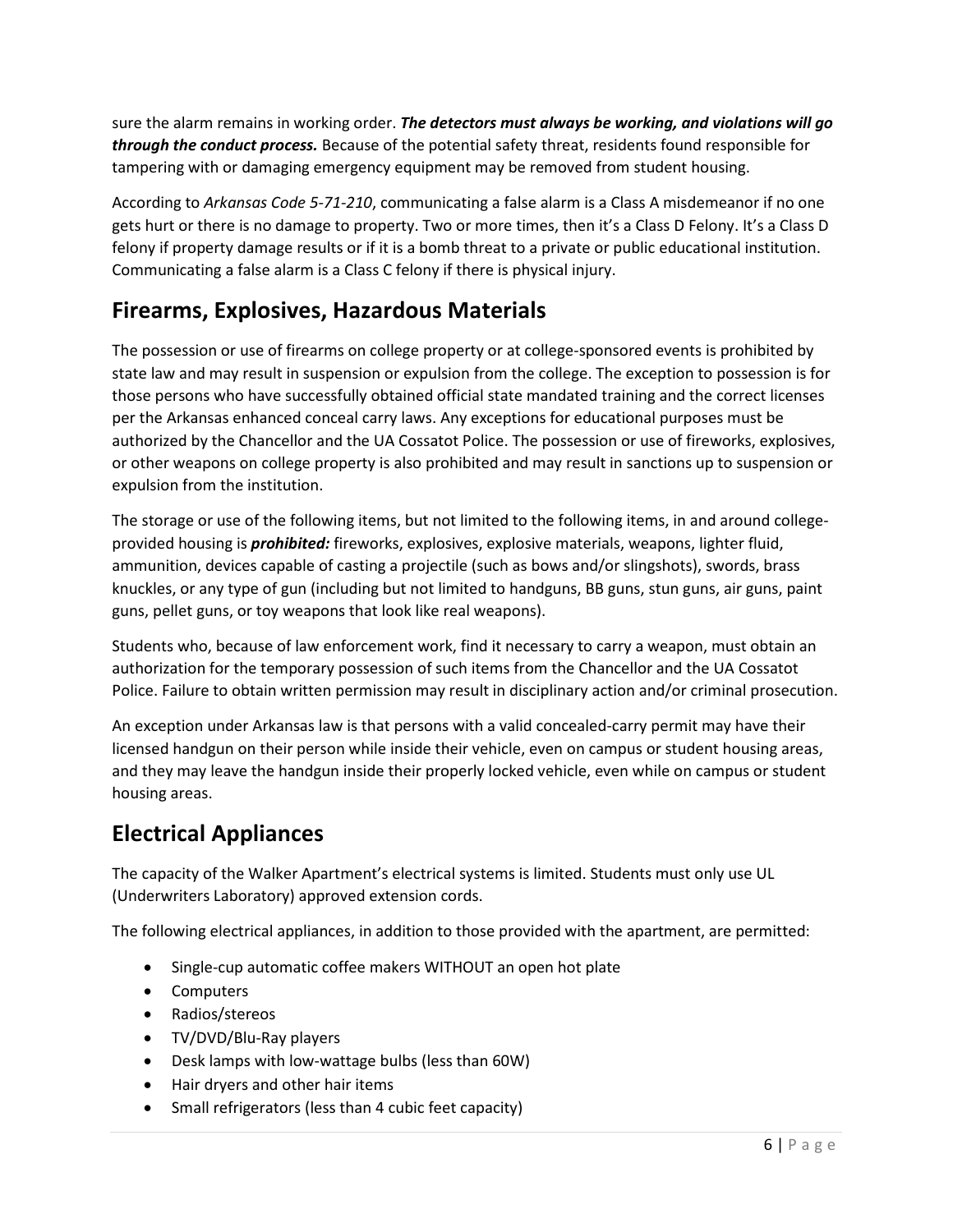• Microwaves (less than 1.0 cubic foot and less than 1,000 watts)

The following electrical appliances are **NOT** permitted in The Walker Apartments:

- Open element appliances (such as hot plates, broilers, open grills)
- Space or kerosene heaters
- Air conditioners (personally owned units)
- Outside antennas or satellite dishes
- Halogen or sun lamps
- Air fryers or regular fryers

#### **Projectiles**

For obvious reasons of health and safety, propelling devices such as rockets, catapults, slingshots, surgical tubing, or any device, whether bought or homemade, for the purpose of launching an object is prohibited. Darts and dartboards are not permitted in residential buildings due to the potential for personal injury and property damage.

### **Compliance with College Officials**

Failure to comply with a request by an authorized college official, including failure of a student to present his or her college identification card when requested by an authorized college official, may result in disciplinary action. Additionally, actions toward any college employee or authority, which are manifestly unreasonable in time, place, and manner and may disrupt the fulfilment of their duties may result in disciplinary action.

#### **Animals**

Fish are the only pets allowed in student housing. They must be kept in an aquarium smaller than 10 gallons. No other animals (except service and assistance animals) are permitted at any time for any reason. Students are also not permitted to encourage strays to stay on campus or in student housing by methods such as leaving food outside apartment doors. Any student found to have an unapproved animal must immediately remove the animal and will be charged \$100. The apartment or suite will professionally cleaned after the resident moves out.

*A service or assistance animal must first be registered with Student ADA Services and go through the approval process before it is brought to the Walker Apartments.* Contact ADA Services at 870-584- 1337 to start the process. Student ADA Services will determine whether the animal qualifies as a Service Animal or Assistance Animal. At a minimum, the following conditions must be met before an animal (other than a fish) will be permitted:

- a. The student must have a documented disability as defined by the Americans with Disabilities Act (ADA).
- b. The animal must work, provide assistance, perform tasks or services, or provide emotional support, that alleviates one or more of the identified symptoms or effects of the student's disability.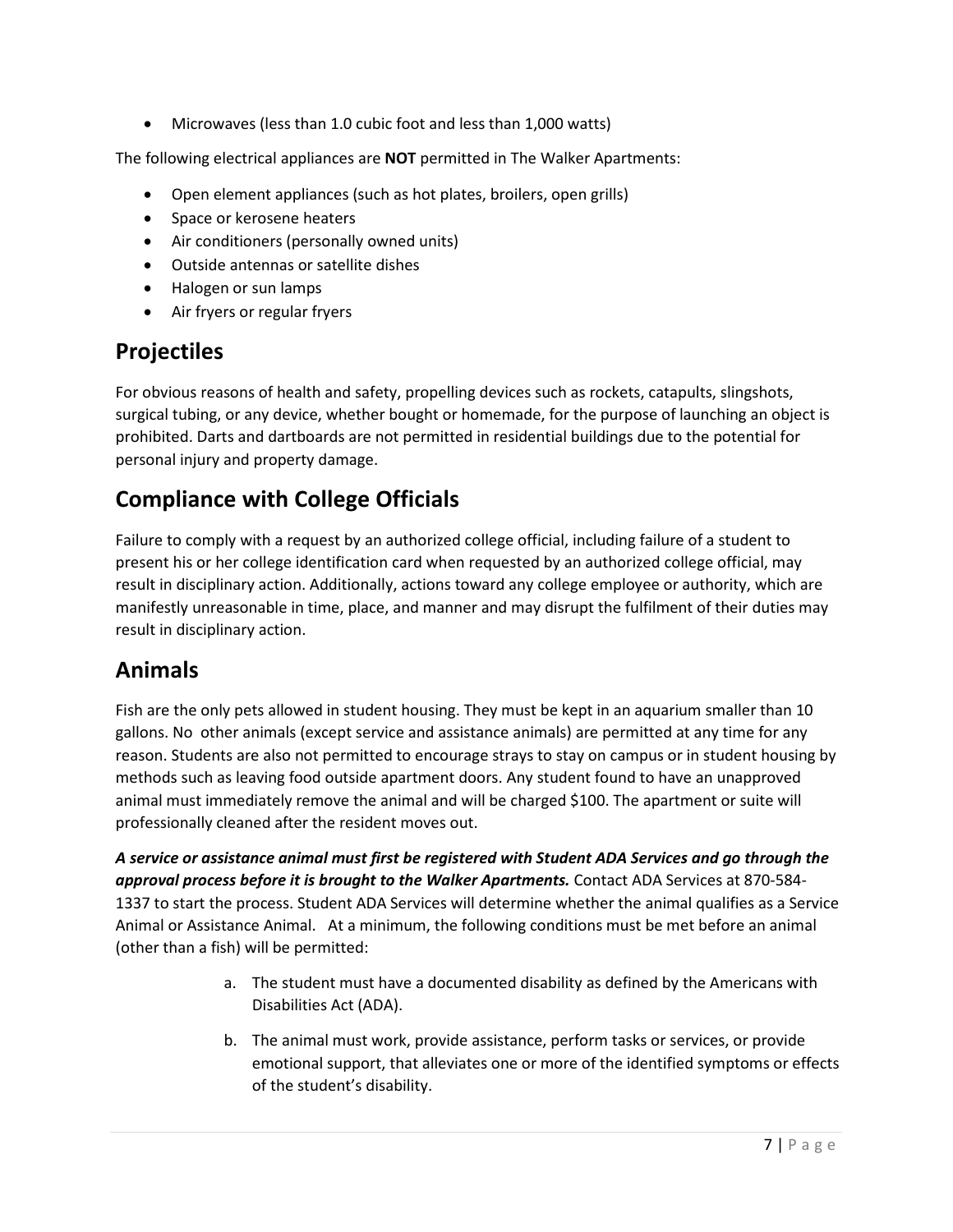- c. The accommodation must be reasonable, must not cause an undue financial and/or administrative burden, and must not otherwise alter UA Cossatot Housing policies.
- d. The specific animal in question must not pose a direct threat to the health or safety of others than cannot be reduced or eliminated by another reasonable accommodation, and
- e. The specific animal in question must not be likely to cause substantial physical damage to the property of others that cannot be reduced or eliminated by another reasonable accommodation. A determination that an assistance animal poses a direct threat of harm to others or would cause substantial physical damage to the property of others must be based on an individualized assessment that relies on objective evidence about the specific animal's actual conduct

#### **Candles and Incense**

Burning candles and incense, as well as kerosene lamps and other flammable liquid fueled devices, is prohibited on campus and in all student housing, including college funded properties. Decorative candles must have non-burned, clipped wicks, or be wickless. Residents may use candle warmers as long as they are conscious of placement.

### **Electronic Imaging**

Use of cameras or other electronic imaging devices to transmit live images or videos from residence hall rooms or apartments is limited to the capture of that resident's contracted portion of the room unless written permission is obtained by all contracted residents of the room. Any activities that infringe on the rights of others or violate policies or laws are prohibited. Monitoring systems will not be allowed to be installed anywhere in the facilities. This is due to the significant wiring and intrusive methods required to install a system like this and also because of privacy concerns for other reasons with this external-facing technology.

### **Recreational Sports**

Sports and activities that are customarily meant to be engaged in outdoors may not occur indoors. This includes skateboarding, rollerblading, biking, throwing balls, etc. This policy is in place for the safety of all students and to prevent damage to the facilities. No recreational sports may occur near or adjacent to the building if they could cause damage (i.e. golf balls etc.).

#### **Personal Motorized Vehicles**

Motorized scooters or motorized personal transportation devices, including hover boards, are prohibited from being stored, charged, or used inside any college provided housing due to potential fire and safety hazards. This includes anything operated by a large lithium-ion battery. Standard scooters and mopeds must be parked at least 12 feet from any building and may not be used or parked on any sidewalk.

#### **Noise**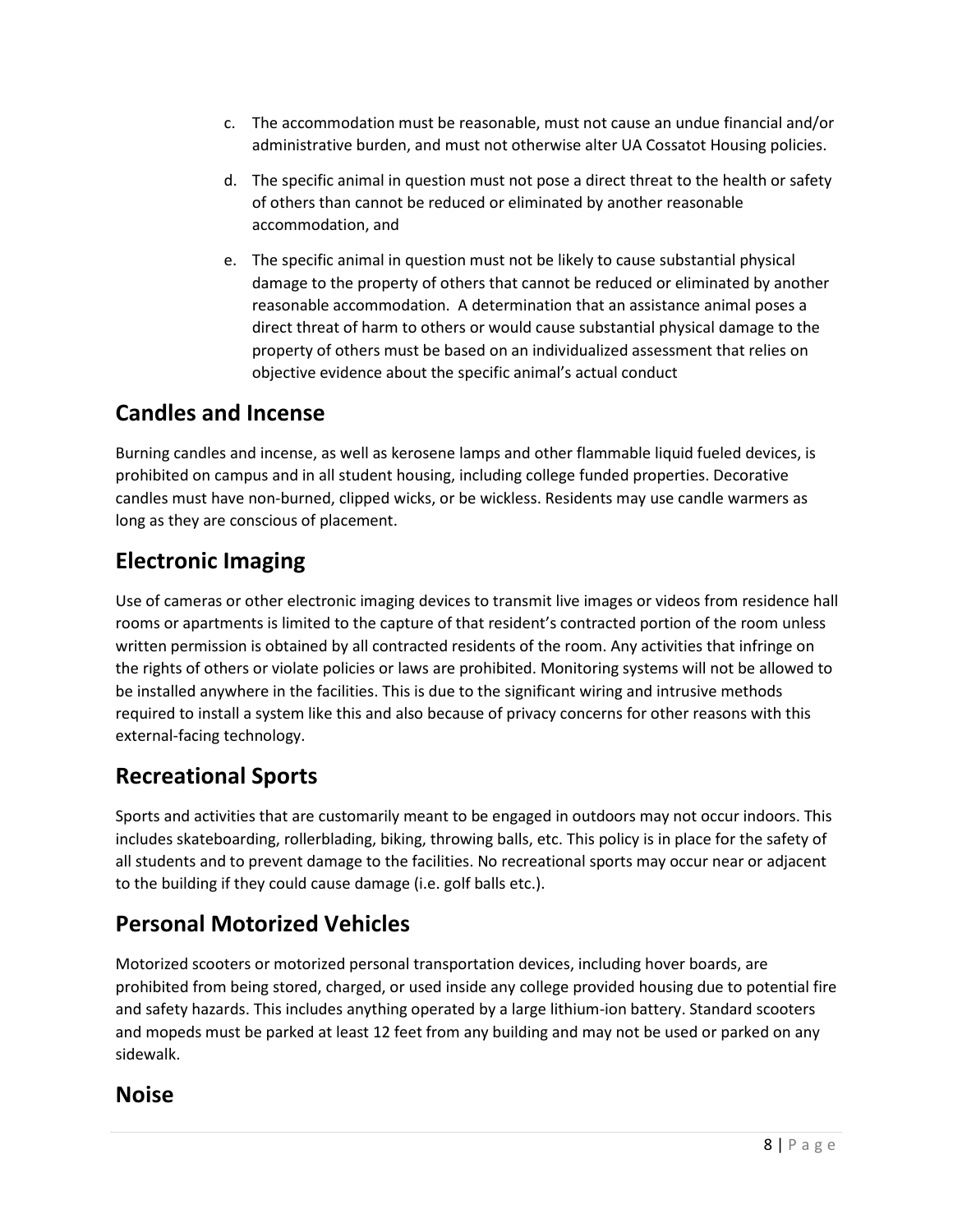Sound carries easily in community living. Voices, stereos, televisions, air horns, and bouncing balls in rooms can often be heard in other rooms. Remember that while residents have a right to listen to music of their choice and be boisterous, other residents have a right to sleep, study, or listen to the music of their choice without disturbance. Yelling, playing loud music, etc., out of windows is prohibited. The playing of musical instruments is permitted within the living area as long as it is not disturbing others or violating quiet hours.

# **Quiet Hours**

#### **Quiet hours are midnight to 8 a.m.**

Courtesy hours are always in effect. If a fellow resident makes a reasonable request regarding your noise level, please be courteous. Sound should not be heard more than three doors away.

### **Trash and Recycling**

All personal trash must be carried to the appropriate receptacle located outside of the apartments. Trash may not be left outside any apartment door.

### **Solicitation**

For the protection and privacy of all residents and to prevent the interruption of studies, no door-todoor activity (e.g., canvassing, solicitation, sales) for any purpose is permitted. This does not include a student organization, with College approval, from inviting residents to college events. Residents may also not advertise a business by posting ads on doors or emailing residents with college-supported technology.

# **Offensive Odors**

An offensive odor is any odor or aroma of such intensity that it becomes apparent and is offensive to others. Some examples are air freshening spray, perfume, body odor, trash, or large amounts of dirty laundry. Residents identified as responsible for the odor will be asked to eliminate the cause of the odor. If the odor is not eliminated in a timely manner, the responsible residents may be billed for cleaning of their living space and may be required to move.

# **Cleaning Personal Space**

All apartments must be clean and properly maintained at all times. Cleaning of the individual apartment is the responsibility of the residents occupying the apartment. According to the housing contract, failure to maintain the apartment in a safe and sanitary condition may result in termination of the housing contract.

If a resident is concerned about pests, or if pests are noticed, the resident has the responsibility to immediately notify Walker Apartments management regarding the issue. If the College is not notified in a timely manner, the resident may be billed for pest removal and cleaning.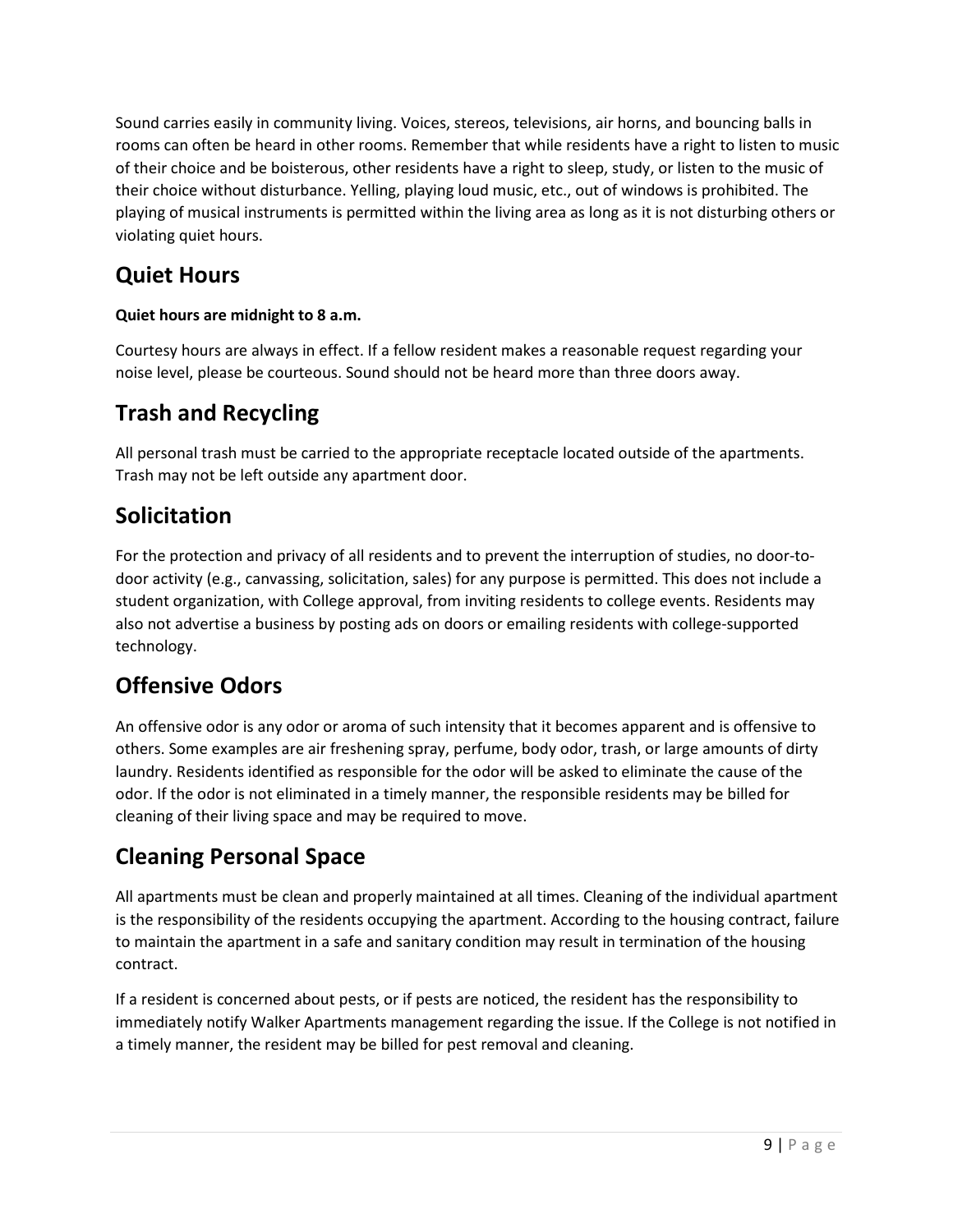### **Mold and Mildew**

*The resident must contact a College employee or Walker Apartments Management if they have reason to believe there is a mold or mildew issue in their room.* 

#### **Theft and Possession of Stolen Property**

Theft is strictly prohibited in the residential facilities, on campus, and by law. Taking an individual's personal property without permission is strictly prohibited. Street signs are not permitted to be in the possession of any student unless proof of purchase can be provided. Any signs found will be confiscated, and the student may face legal ramifications. Any student who suspects they have had something stolen should immediately report the theft to College Police Department. Students who are found responsible for theft will receive sanctions.

#### **Vandalism**

Vandalism to property will not be tolerated under any circumstances. People who violate this policy will be subject to disciplinary action and will be held responsible for the restitution of the damaged item(s). This also includes property of other residents.

#### **Illegal Entry**

Students who enter an apartment without permission from the occupant will be trespassing. Entry by force will be considered breaking and entering. Illegal entry will be subject to the conduct process.

#### **Decorating**

Residents will be billed for holes found in the walls or doors of their apartment . Residents may adhere items to the wall ONLY via sticky tack or other removable sticky items. No holes are permitted. Also, any excessive paint chips will cause a painting bill to be charged to the residents.

Residents are encouraged to personalize their apartment, however, appropriate decorating guidelines must be followed.

- Items may not hang low in the rooms or hallways.
- Items may not protrude from doors into public space.
- Real trees are not permitted.
- Nothing may block a smoke detector in any way.
- Decorative lights may not be connected to another strand and must be plugged directly into the wall. Rope lights are the recommended holiday lights to be used.

#### **Windows**

Each room is provided with blinds to assure residents' privacy. In order to ensure that the Walker Apartments keep an aesthetic appearance and to reduce mold buildup, windows may not be covered with any sun-blocking items such as insulation, blankets, or foil. When using curtains, residents must ensure there is air flow on either side of the curtain. Residents may not display posters, signs, flags, or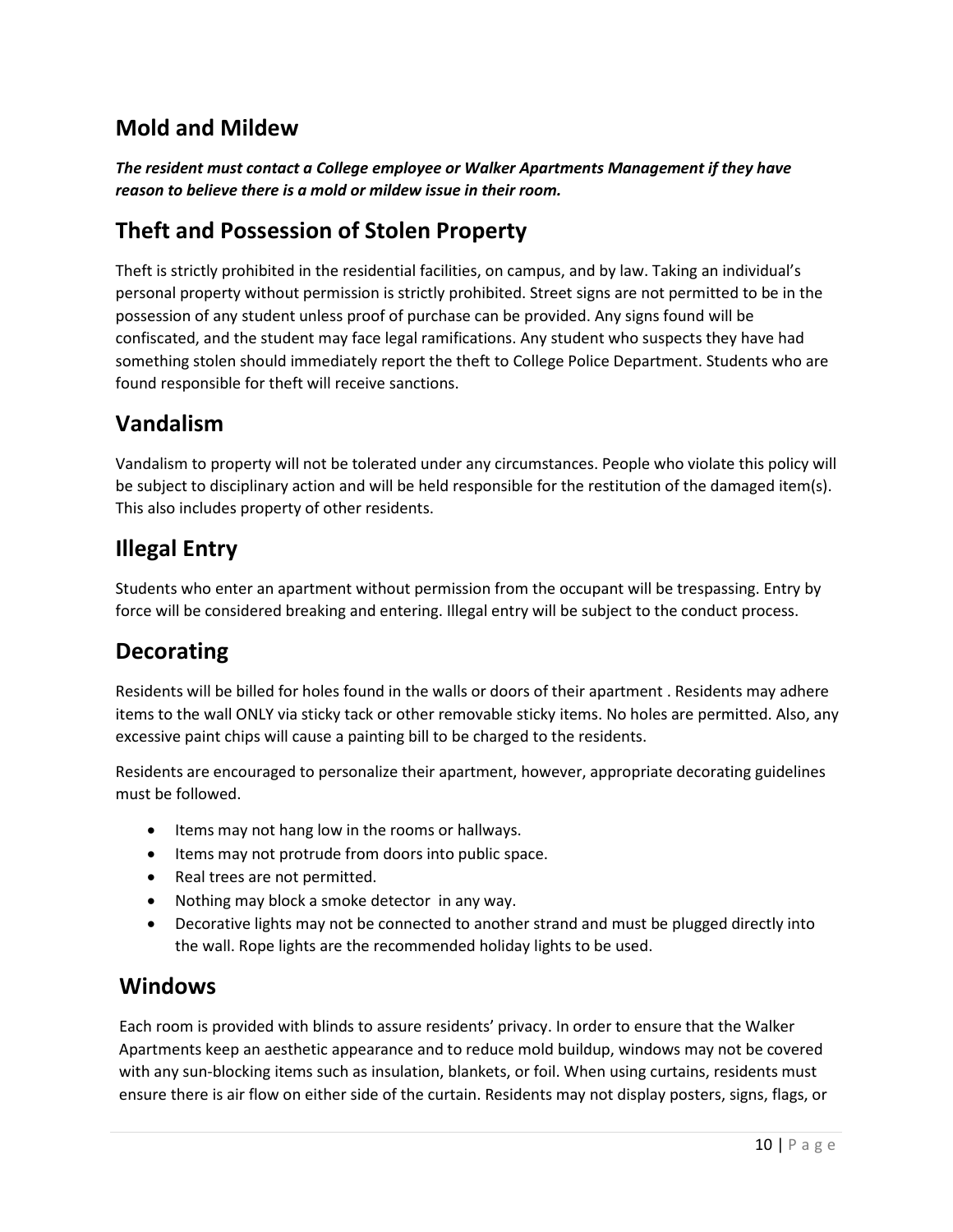other items in their windows, regardless of which side of the blinds it is on unless the blinds will remain closed at all times. Residents may not remove the screens nor may they throw anything out the windows. Residents may also never exit an apartment or suite via the window unless a true emergency is occurring. Doing so may result in disciplinary action.

### **Keys and Lockouts**

Residents are expected to lock their doors, especially when they are not home, to ensure the safety of themselves and their property. Keys issued by the Walker Apartments are for their personal use only and may not be loaned to anyone. Unauthorized duplication of apartment keys is prohibited

If a resident loses their apartment key, they must notify the Walker Apartments office immediately as this is a security issue.

### **Room Entry and Search and Seizure**

Residents have a reasonable right of privacy in a residential building owned or leased by the College. However an apartment may be entered by college personnel for the purpose of conducting administrative tasks ,one of reasons according to the apartment lease, or one of the following:

- College personnel may conduct a welfare check on a student if there is reason to believe the student's health may be in question.
- The apartment complex conducts periodic pest control measures in and around residential buildings. The periodic pest control services are not optional.
- If a resident requests maintenance work or repairs in his or her apartment or suite, the resident thereby grants the Walker Apartments personnel and contractors the right of entry into the apartment without notification. The Walker Apartments will also exercise their right of entry for any routine or preventative maintenance deemed necessary.
- When a student's behavior is believed to be violating the law or college regulations or policies, College staff may enter the room.
- If prohibited materials are found in a room or an apartment (e.g., candles, alcohol) they will be seized and disposed of appropriately.
- To complete a check-in or check-out of a resident assigned to that apartment or suite.

### **Parking**

Only residents with UA Cossatot campus parking passes are allowed to park at the Walker Apartments, and residents may only utilize one parking spot in the parking lot. *If a vehicle parked inside the apartment provided parking does not have the appropriate tag displayed, it may be subject to ticketing and/or towing. This includes residents who have failed to acquire a parking pass. Parking passes may not be loaned and used on other vehicles.* 

All residents must abide by the campus parking policy.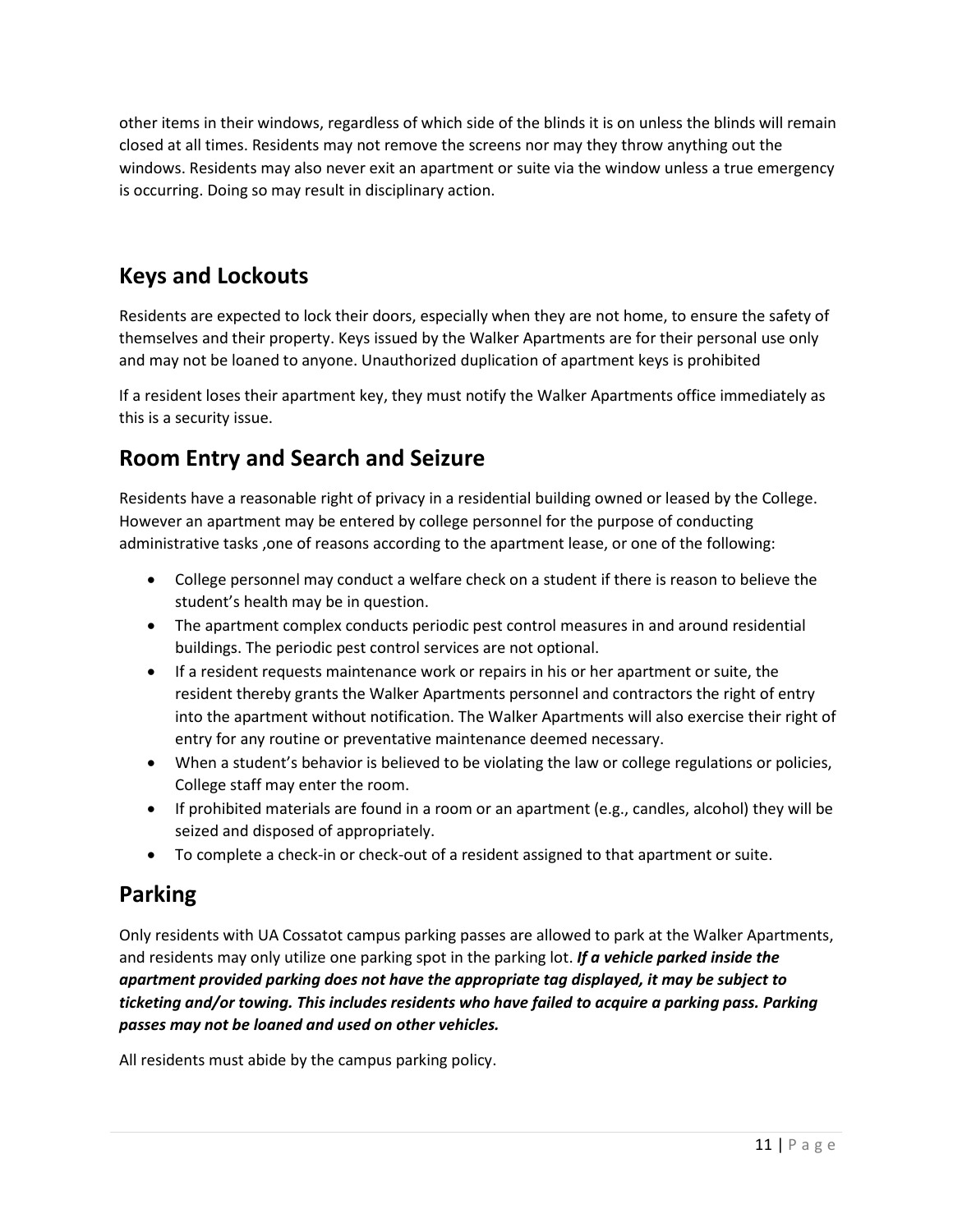Do not leave valuables in sight, and be sure to lock your vehicles. UA Cossatot, the Walker Apartments, and their staff are not responsible for vehicles on any UA Cossatot owned or leased property. Any damage or theft concerns should be reported to the College Police Department.

#### **Internet**

Wi-Fi is provided to all residents at no extra cost. Since this is considered college property, students must adhere to all UA Cossatot computer and internet acceptable use policies.

#### **Maintenance Information**

Please notify the Walker Apartments regarding any maintenance issues. Please be specific with the request and what the issue is. Be aware that by reporting an issue, the resident gives Walker Apartment personnel the right to enter the room. All maintenance issues must be resolved before a student moves out. Should it be found that an issue has caused beyond-normal wear and tear, the resident will be billed for the cost of repair.

Please be aware of the following expectations of student residents as it relates to maintenance so as to not incur fines:

- Do not throw away bottles, sanitary products, cotton balls, Q-tips, or makeup wipes in the toilet – even if the packaging claims it can be flushed – as it may clog the toilet. The resident will be billed the cost of damage and labor for any such plumbing repairs.
- Grease should be disposed of in the trash can and not via the garbage disposal or outside.
- Please turn off lights, close windows, and lock the door when exiting a room.
- When leaving the room for an extended period of time, adjust the thermostat lower in the winter and higher in the summer. Always leave the fan on auto.
- Lightbulbs may not be removed by the resident.
- In apartments, the bathroom fan may not be unplugged.
- Power-saving devices, power strips, and low-flow faucets and showerheads have been installed in the apartments. Those are not too tampered with or removed.

#### **On-Call Personnel**

In case of any emergency, please call 911.

#### **Laundry Facilities**

Laundry rooms are located at the Walker Apartments and are available for use by all residents.

#### **Insurance**

Many homeowners' insurance policies cover students' belongings while away at college. It is recommended that the resident check with their family insurance agent to verify that coverage exists for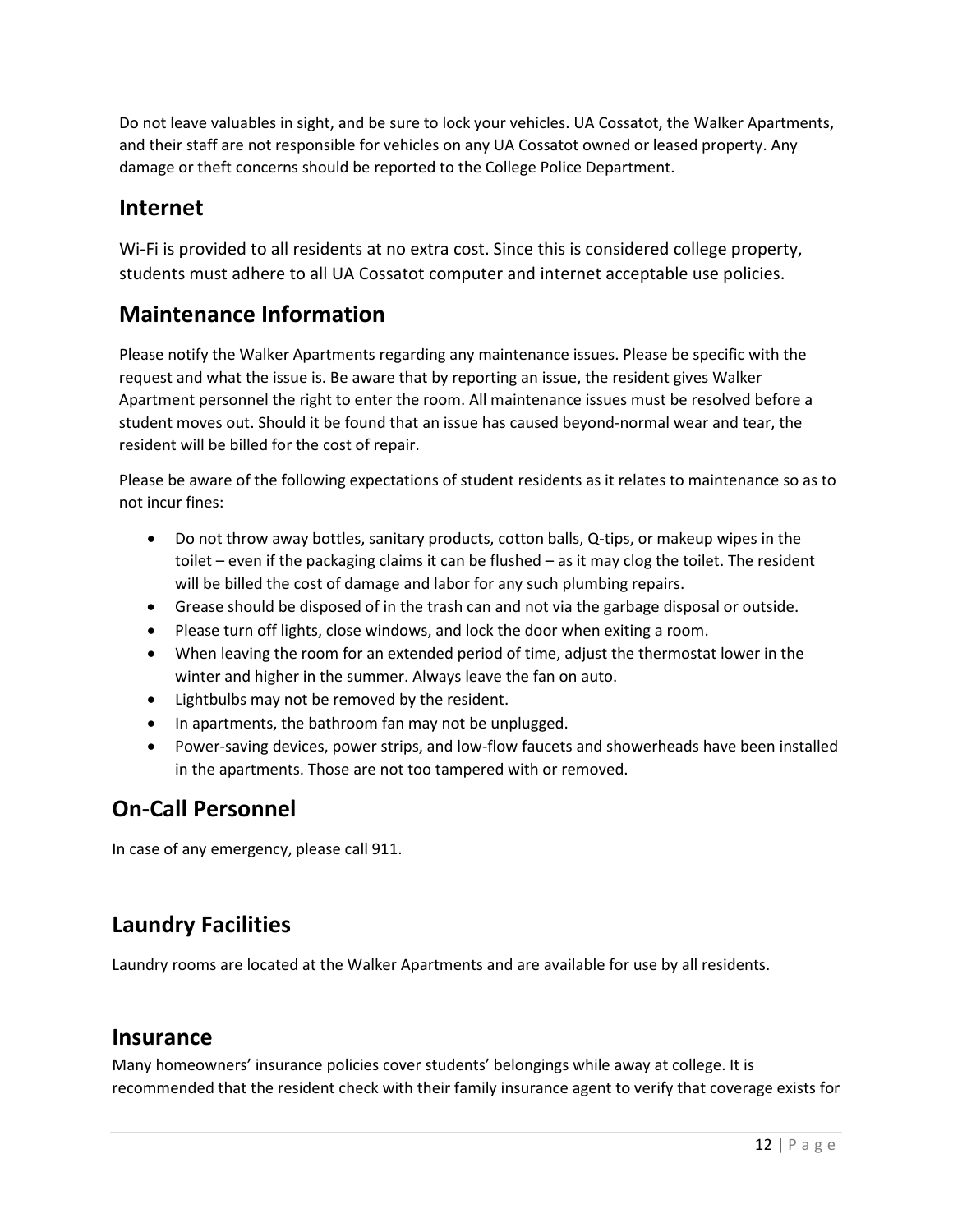their personal belongings while living on campus. There are also several companies that offer inexpensive renter's insurance. UA Cossatot is not responsible for personal property that is lost, stolen, or damaged on campus. It is important to know that if a resident causes damage, including water or fire, they are responsible for paying for it.

# **Emergency & Health Guidelines**

#### <span id="page-13-0"></span>**Emergency Preparedness**

UA Cossatot has a comprehensive Emergency Guide that may be found under Quick Links on the front page of the UA Cossatot website. The UA Cossatot COVID-19 Response Plan is also found here. For full emergency procedures please refer to the Emergency Guide, however, the following emergency guidelines are very important specifically for students living on campus. In some emergency situations, such as flooding or release of hazardous materials, emergency responders may order protective actions for people who live or work on campus. Typically, these protective actions are to evacuate to a safer area or to take shelter in place, but in some scenarios evacuation to a safer area may be ordered. It is possible that some emergency scenarios could result in one of these protective actions being ordered for one part of campus and the other protective action for a different area of campus. When such actions are warranted, police, fire, safety, or college officials via radio and television stations, Emergency Alert System, public address systems, loudspeakers, door-to-door notifications, or other appropriate means will advise residents.

UA Cossatot also has a text messaging and e-mail subscription service for notifying the UA Cossatot community of emergency situations and campus closing announcements. You are automatically signed up when you register for classes. You will receive timely alerts directly on your phone and email account. If you have any questions, please contact the Service Desk at 870-584-1321.

### **Area Evacuation for Emergencies**

An Area Evacuation is an organized withdrawal from a building or area to reach safe haven. Upon notification to evacuate, quickly:

- Dress appropriately for the weather.
- Take only essentials with you (e.g., eyeglasses, medications, identification, and cash, checkbook or credit cards). Do not take time to pack belongings.
- Turn off unnecessary equipment, computers, and appliances.
- Close the door as you exit.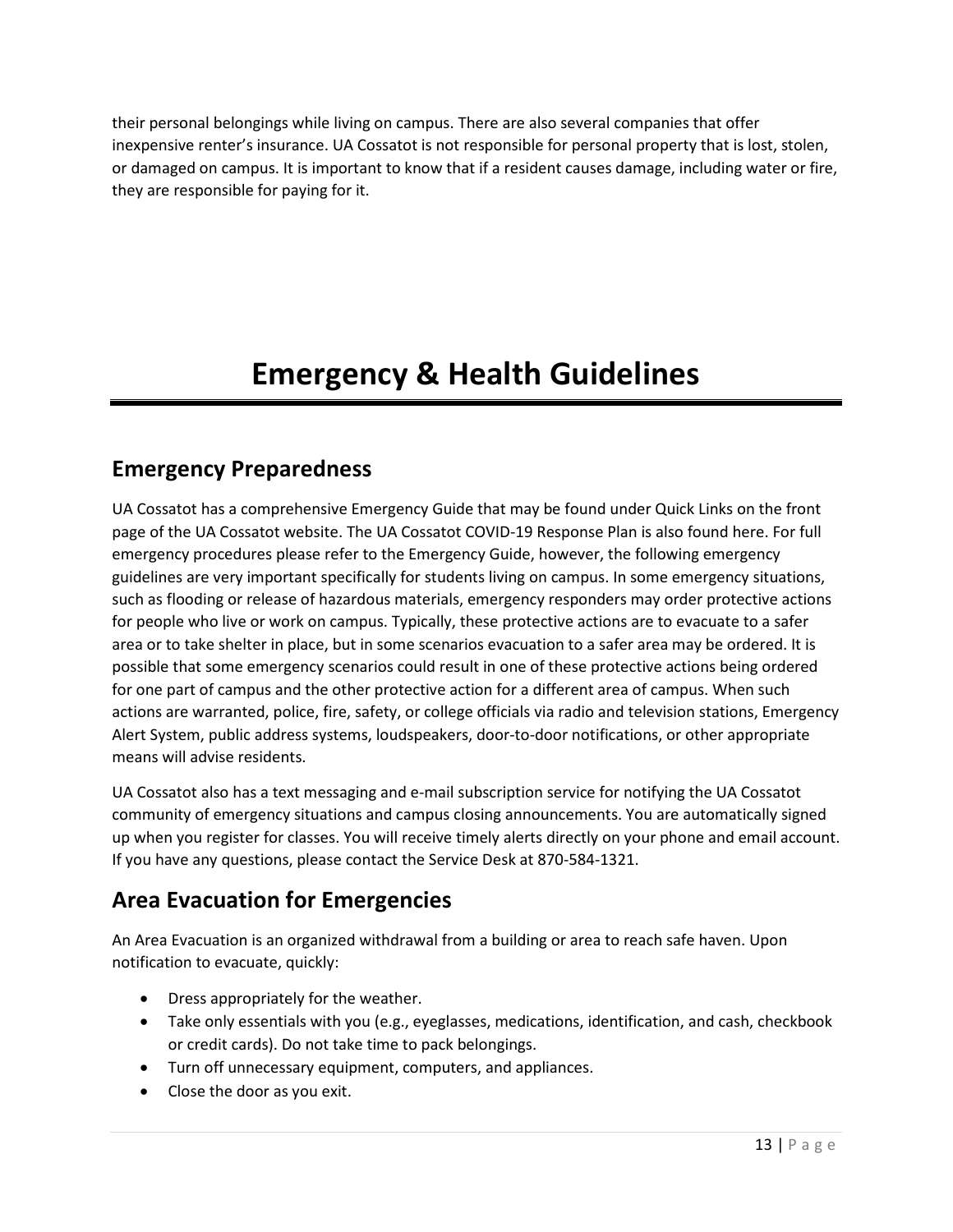- Follow the directions provided for safe routes of evacuation.
- Listen to a radio, if available, to monitor emergency status.
- Do not use your personal vehicle for evacuation unless specifically instructed to do so. If cars are used to evacuate, protect against hazardous materials by keeping windows closed and outside air conditioning systems tuned off.

### **Sheltering in Case of Emergencies**

When emergency conditions do not warrant or allow evacuation, the safest method to protect individuals may be to take shelter inside a campus building or room and await further instructions. If asked to take shelter in building or room, or quickly:

- Move indoors and remain there. Avoid windows and areas with glass.
- Take a radio or television to the room if possible to track emergency status.
- Keep telephone lines free for emergency responders. Do not call 911 for information.

If hazardous materials are involved, shelter in place and:

- Turn off the ventilation systems (if accessible) and close or seal all air inlets and cracks with towels or blankets.
- Select a room that is easy to seal and, if possible, has a water supply and access to restrooms.
- If you smell gas or vapors, hold a wet cloth loosely over your nose and mouth, and breathe through it as normally as possible.

#### **COVID-19**

COVID-19 (novel coronavirus) is an illness caused by a virus that can spread person to person. Those with severe underlying medical conditions are at higher risk for contacting the illness. Symptoms include fever, chills, cough, shortness of breath, fatigue, muscle or body aches, headache, sore throat, loss of taste or smell, congestion, runny nose, nausea, and diarrhea. If a resident experiences any of these symptoms, they must immediately seek medical attention. A resident may be asked to self-quarantine, and the resident may be temporarily relocated. Residents are encouraged to minimize the spread of COVID-19 by maintaining a 6-foot physical distance, washing hands often, wearing a mask, using hand sanitizer, and monitoring personal health.

#### **Tuberculosis**

Tuberculosis (TB) is a bacterial infection which usually affects the lungs. Tuberculosis is spread by breathing in the Mycobacterium tuberculosis bacteria that have been coughed or sneezed out by someone with active TB. This can happen anywhere.

#### **Meningococcal Disease**

UA Cossatot does not require students to receive a vaccination for Meningococcal disease. Certain college students, particularly those who live in community based living, are at increased risk for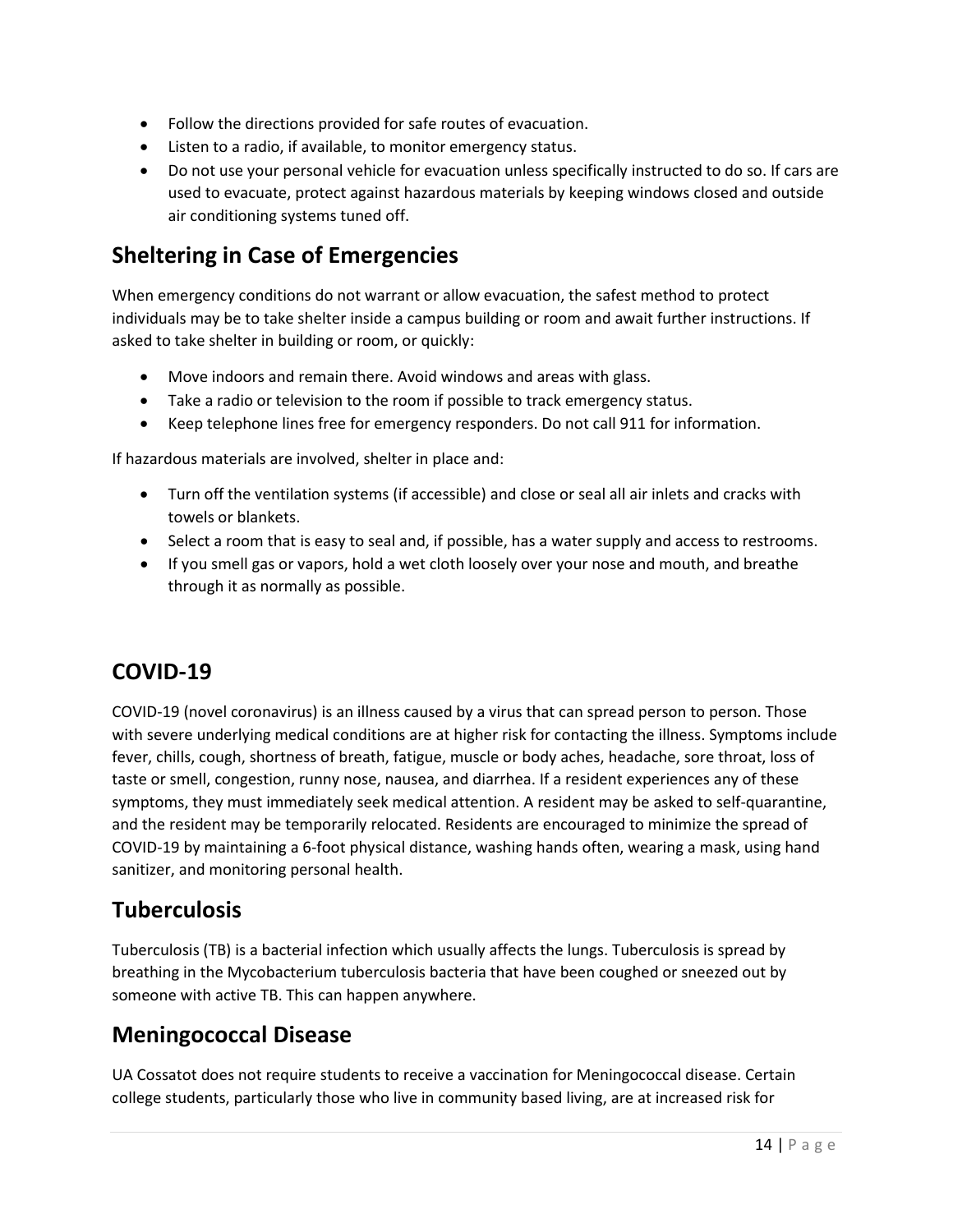Meningococcal disease, which is a potentially fatal bacterial infection commonly referred to as meningitis. Meningitis is rare and preventable. This potentially fatal bacterial disease, can lead to swelling of fluid surrounding the brain and spinal column as well as severe and permanent disabilities, such as hearing loss, brain damage, seizures, limb loss, and even death. It is spread through the air via respiratory secretions or close contact with an infected person. Symptoms often resemble the flu and can include high fever, severe headache, stiff neck, rash nausea, vomiting, lethargy, and confusion. A safe and effective vaccine is available to protect against four of the most common strains of the disease. More information may be found on the Centers for Disease Control and Prevention website at cdc.gov/vaccines/vpd/mening/public/index.html.

### **Bed Bugs**

In group living situations such as a hotel, residence hall, apartment building, or camp cabin, bed bugs have a potential to exist. Bed bugs are easily spread, often unsuspected, via clothing, book bags, visiting friends, and other items. Bed bugs are not spread because of poor hygienic habits. They are attracted to exhaled carbon dioxide. All residents are asked to properly launder clothes, keep their room free from clutter, and remain responsible with keeping their room free from bed bugs. Residents who bring furniture that contains bed bugs will bear remediation costs to rid residential space of the bed bugs. Remediation of the room and its contents is not optional, and full cooperation is expected. If a resident suspects bed bugs, immediately report it to the Walker Apartments.

### **Fire**

#### **In case of fire:**

- Call 911 to alert the fire department.
- After calling 911, call College Police at 870-584-1476, 870-584-1392, 870-584-1116

If the fire is in the beginning stage (small flame), immediately contact the Fire Department by dialing 911 and the College Police. Promptly locate a fire extinguisher and direct the charge of the extinguisher toward the base of the flame. If others are with you, have one person make the emergency call while another uses the fire extinguisher. Do not attempt to extinguish fires beyond the small or beginning stage.

To use the fire extinguisher (remember **PASS):**

- Stand 8 feet away from the fire.
- **P**ull the pin.
- **A**im at the base of the fire. Hold the extinguisher upright.
- **S**queeze the trigger. Be careful not to blow sparks and create a bigger fire.
- **S**weep the nozzle side to side. The extinguisher can be discharged in as little as 30 seconds.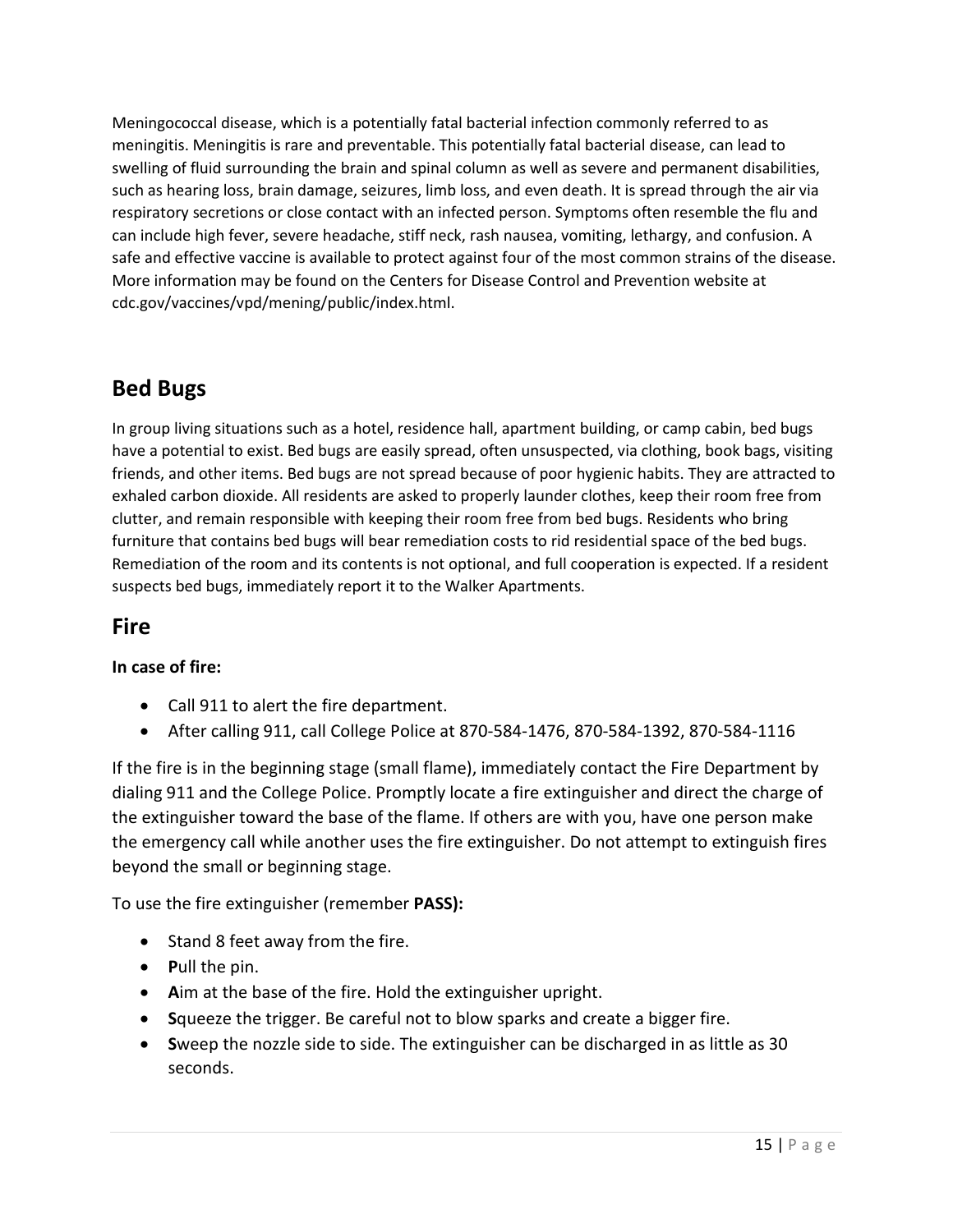If the fire alarm sounds, quick evacuation from the building is essential. Any delay may allow fire or smoke to render exists impassible.

Prior to leaving your room, feel the door with the back of your hand. If a portion of the door is hot, do not open it. Stay in your room! If it is cool, brace yourself against the door and get low to the floor prior to opening it. If you encounter smoke, crawl below it, as clean air is closest to the floor. Be prepared to reverse your direction and use an alternate exit or even return to your room if you encounter impassible smoke.

If you cannot leave a room due to smoke, block cracks around the door and other openings with towels. Contact the fire department at 911 and give your name and room number and advise them you are trapped in the room and cannot exit. The fire department will be notified immediately. Do not leave the room until you are told it is safe to do so. Firefighters will remove those in the most danger first, so you may not be evacuated immediately.

If smoke enters your room, lie down on the floor, as this is where the coolest and cleanest air will be. Open your window if there is no smoke visible on the outside. Attract the attention of firefighters by dangling a bed sheet from your window and/or flashing the room lights at night. Re-close your window so the fire cannot "breathe." If conditions deteriorate and your window cannot be opened, break it with a chair and knock all of the glass out as this will let smoke out at the top and allow you to breathe fresh air from the bottom of the window. By following these suggestions, you will provide yourself with the best chance of surviving a fire.

### **Severe Weather and Tornado Warnings**

The National Weather Service and local radio and television stations will announce watches and warnings about severe weather.

When a **watch** is announced, this indicates that weather conditions are more favorable than usual for the information of the specific weather hazard. Watches indicate you should be aware of a potential threat, and you should review your emergency preparedness. **Warnings** indicate that the specific weather hazard is imminent or has been reported in the immediate area. If a tornado warning or severe storm warning is issued, you must immediately follow the appropriate precautions and procedures listed in this section.

In the event that the weather becomes severe enough to warrant any action, college emergency personnel will contact the RA on call, who will work to notify all residents.

When a warning is announced, residents must move to the designated safe room. And seek shelter in hallways if you aren't near a safe room make sure to not be near any windows. Refer to the UA COSSATOT Emergency Action Plan or the Evacuation Map posted by a public exit.

Despite natural curiosity, residents must **not** go outside. Do not move until the tornado or storm is well out of the area and the warning has been officially lifted. UPD will send an "all clear" notification when it is safe to leave the shelter areas. Just because the sirens have stopped does not mean the situation is clear and safe; wait for an "all clear" notification before resuming normal activities.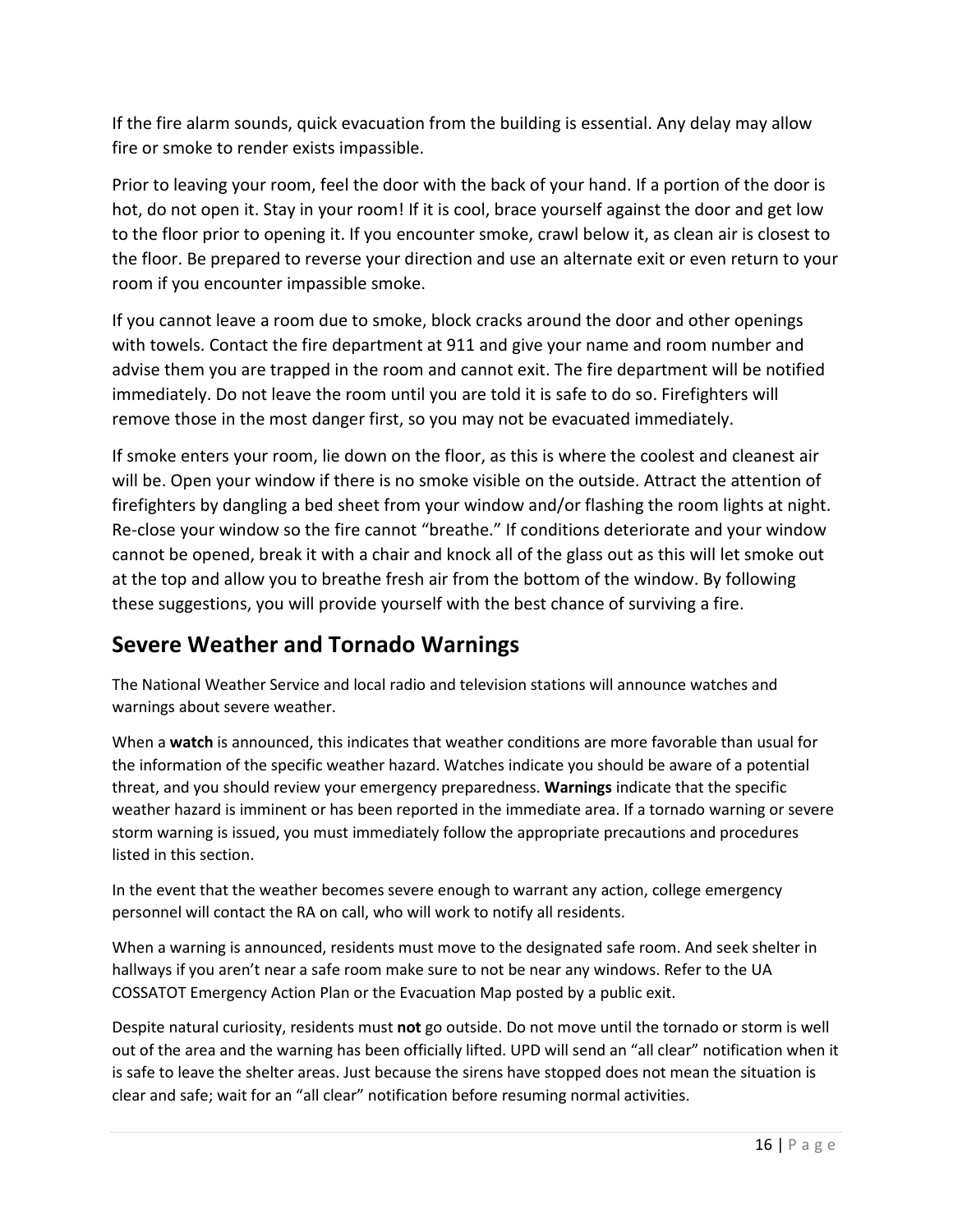#### **Winter Weather:**

At times snow and ice will accumulate on campus streets and sidewalks. Use caution if you choose to go out in inclement weather. Snow and ice may accumulate on roofs and stick around for several days. Residents are responsible for looking up and using caution near overhanging roof areas. If classes are cancelled, an alert will be sent out thru the college alert system.

#### **Earthquake**

- **DROP** down onto your hands and knees before the earthquake knocks you down. This position protects you from falling but allows you to still move if necessary.
- **COVER** your head and neck (and your entire body if possible) under the shelter of a sturdy table or desk. If there is no shelter nearby, get down near an interior wall or next to low-lying furniture that won't fall on you and cover your head and neck with your arms and hands.
- **HOLD ON** to your shelter (or to your head and neck) until the shaking stops. Be prepared to move with your shelter if the shaking shifts it around.
- If the building alarm sounds, follow the fire alarm evacuation procedure.
- Stay away from glass windows, shelves, and heavy equipment.
- If outdoors, more quickly away from buildings, utility poles, and other structures. **NOTE:** Always avoid power or utility lines as they may be energized.
- After the initial shock, evaluate the situation. If emergency help is necessary, call emergency services at 911. Do not panic, but protect yourself at all times and be prepared for aftershocks.
- Report damaged facilities to College Police at 870-584-1392, 870-584-1476, 870-584-1116 **NOTE:** Gas leaks and power failures create special hazards.

### **Active Shooter**

- Remain Calm
- UA Cossatot follows the US Department of Homeland Security guidelines regarding Active Shooters. Remember to **Run. Hide. Fight.** Always have an escape route and plan in mind. If possible, Run away from the scene.
- If you cannot run, then hide. Proceed to a room that can be locked or secured by some other means such as a door wedge or barricade materials. Lock all doors and windows and turn off the lights.
- If possible, get everyone down on the floor and ensure that no one is visible from outside the room.
- Call 911 to advise the dispatcher of the situation and provide your location.
- If you are able, call the College Police at 870-584-1392, 870-584-1476, 870-584-1116 to advise the dispatcher of the situation and provide your location.
- Remain in place until emergency personnel gives you the "all clear" notification, or if the threat is imminent and you are able, move to an area that can be locked or secured.
- Unfamiliar voices may be the shooter attempting to lure victims from their safe space. Do not respond to any voice commands until you can verify with certainty that they are being issued by a police officer.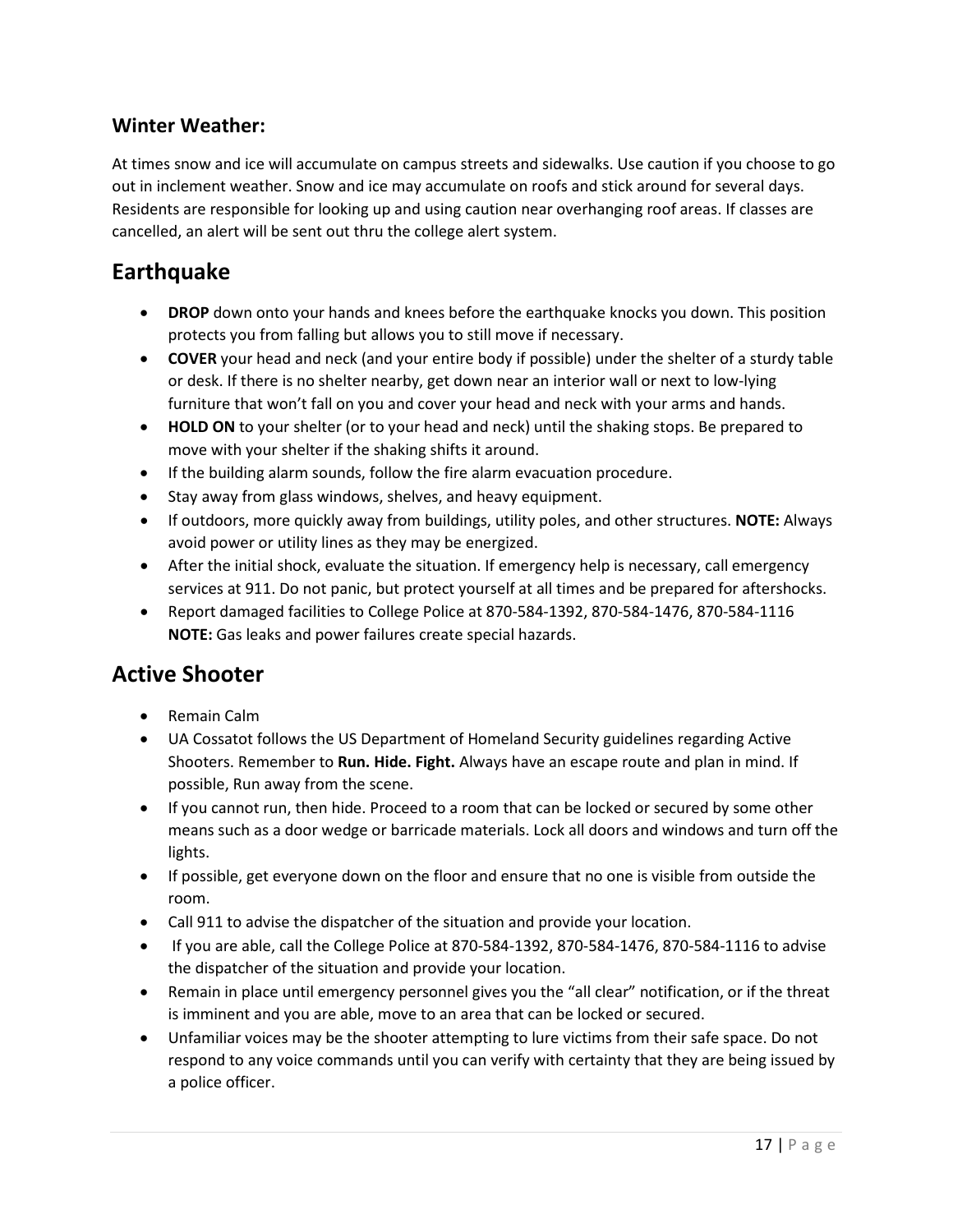- Attempting to overpower the shooter with force should be considered a very last resort and only after all other options have been exhausted.
- Move quickly, keep your hands visible, and follow instructions given by any police officers you may encounter.
- Do not try to move injured people; leave them where they are and notify authorities of their location as soon as possible.
- Do not attempt to leave campus until the "all clear" notification is given by emergency personnel. Remember that the entire area is considered a crime scene.
- Should the fire alarm sound and you know there is still a hostile intruder in the building, do not evacuate unless you know there is a fire in the building or you have been advised by College Police or the Local Police Station. If you have any details regarding the identity or location of the subject(s), tell the officers.

#### **Missing Student Guidelines**

A missing student must be currently registered with the college, living in college-based housing and has not been seen by friends, family members, or associates for a reasonable length of time, and whose whereabouts have been questioned and brought to the attention of a member of the college community. Through the UA Cossatot registration process, all residents register the name and number of a contact who will be contacted within 24 hours after the resident is determined to be missing, and it will only be disclosed to UA Cossatot employees and law enforcement personnel on an as-needed basis. This is done in part through their inclusion in the application process. Resident Assistants who determine that a resident has been missing for longer than 24 hours shall immediately report the same to the Director of Housing and Student Life. If a member of the college community has reason to believe that a resident has been missing for 24 hours, they should immediately notify the College Police Department 870-584-1392, 870-584-1476, 870-584-1116 or the Vice Chancellor of Academics. Should the College Police Department and/or Student Services determine that the student is missing and has been missing for more than 24 hours, the resident's emergency contact, or the resident's parents if the resident is under 18 and not legally emancipated, will be contacted, no later than 24 hours after the student is determined to be missing.

### **Safety and Security Guidelines**

Hopefully, you will never be a victim of theft or vandalism, but it is important for you as a resident to observe the following guidelines.

- Keep bedroom and front doors locked at appropriate times.
- Keep your vehicle locked at all times and keep valuables out of sight.
- Close and lock windows when sleeping or when away from your room.
- If the student is the victim or a witness to any on-campus criminal offense (e.g., theft, vandalism, or property destruction), observes a suspicious person on campus, or observe a person with a concealed weapon, promptly notify 911 for local Police Department to report the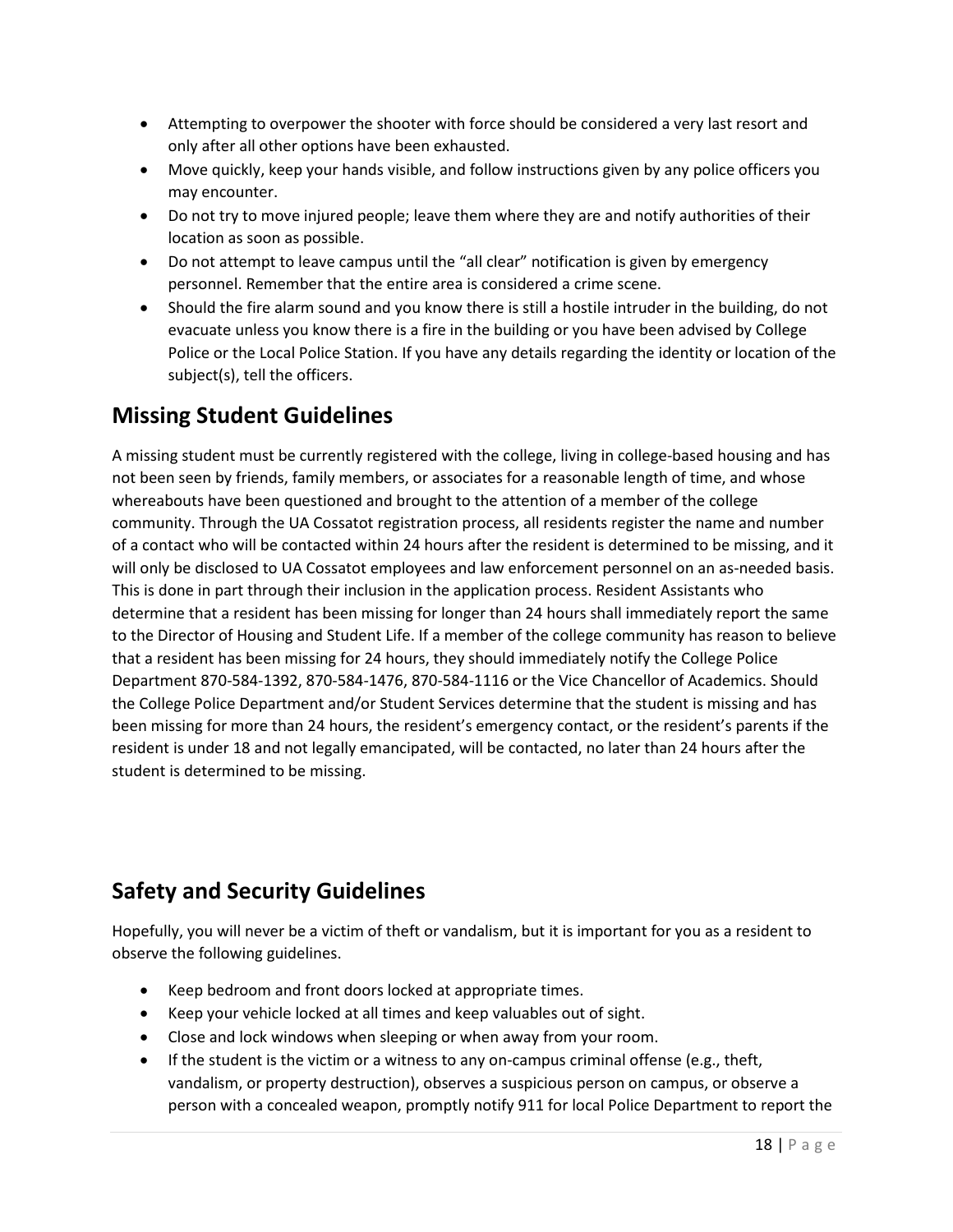incident. After placing the call to 911, notify College Police at 870-584-1392, 870-584-1476, 870- 584-1116.

- UA Cossatot is required to keep and disclose information about crime on and near campus due to the Clery Act. This information is updated annually and may be found on the UA Cossatot website. The Clery Act also states that all universities must give a timely warning covering any crimes poses an ongoing threat to the campus community. This notification is typically done through the college alert system.
- The College Police Department has locations on each college campus.